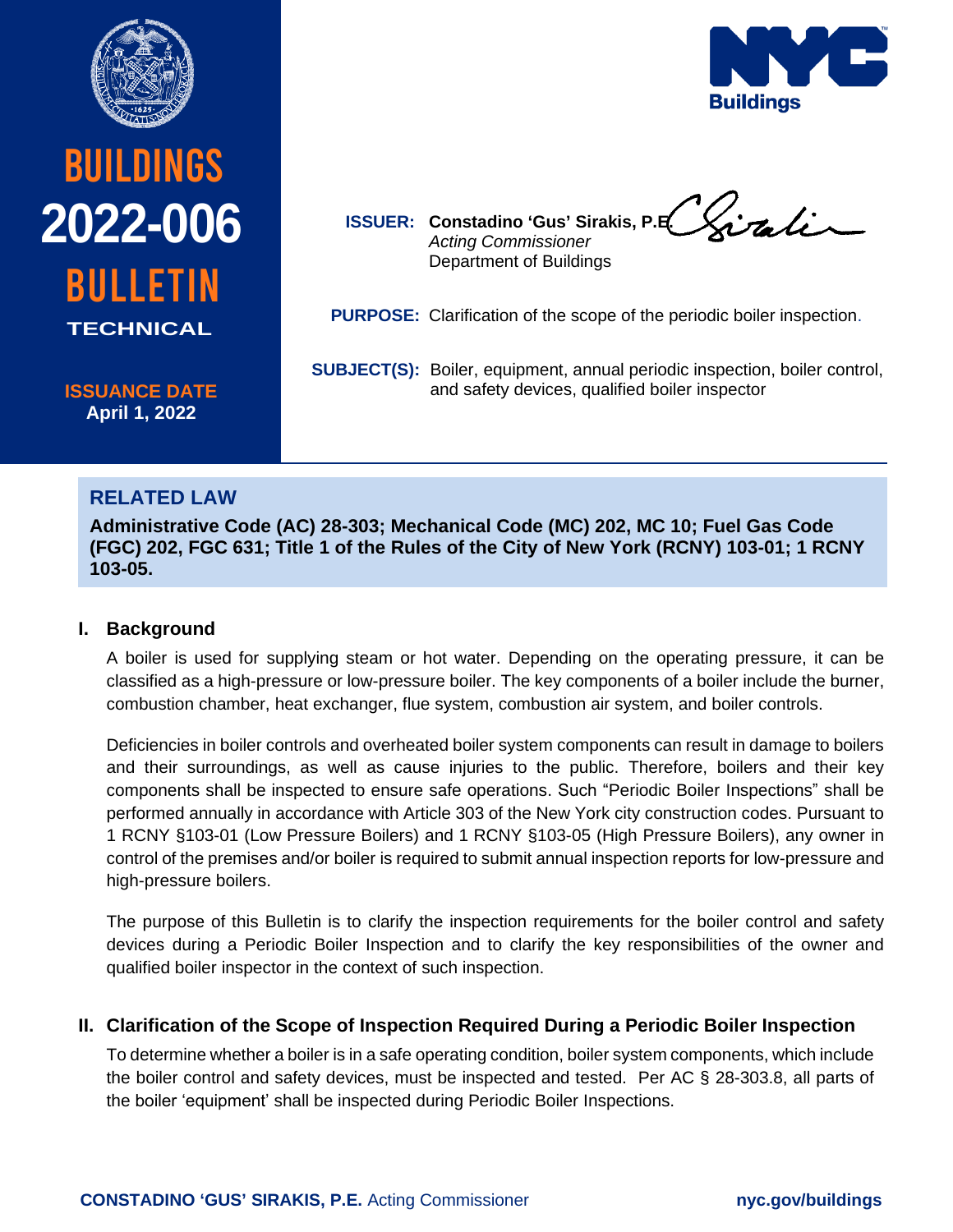



*AC §28-303.8 states:*

**Scope of inspection.** During required inspection and testing, in addition to any other requirements prescribed by this code or the rules of the department, all parts of the equipment shall be inspected to determine that they are in safe operating condition and that parts subject to wear have not worn to such an extent as to affect the safe and reliable operation of the boiler.

Per the MC and the FGC, boiler controls are part of the boiler equipment.

#### *MC 202 defines EQUIPMENT as:*

All piping, ducts, vents, control devices and other components of systems other than appliances which are permanently installed and integrated to provide control of environmental conditions for buildings. This definition shall also include other systems specifically regulated in this code.

#### *FGC 202 defines EQUIPMENT as:*

Any apparatus or device that delivers gas as a fuel or raw material to an appliance or vents combustion products from an appliance, including but not limited to control devices, pressure regulators, valves, appliance appurtenances, gas connectors, or power exhausters used in connections to appliances.

The MC 202 definition of 'equipment' includes "control devices and … other systems specifically regulated in this code." The FGC, which also specifically regulates boiler systems, includes "control devices" in the FGC 202 definition of 'equipment.' Therefore, the AC § 28-303.8 phrase "all parts of the equipment" means all components of a boiler system including the boiler control and safety devices, regardless of whether such boiler system is high-pressure or low-pressure. Accordingly, the boiler control and safety devices must be inspected during the Periodic Boiler Inspection, because they are parts of the boiler 'equipment.'

To comply with AC §28-303.8, the qualified boiler inspector per 1 RCNY § 101-07 (the 'Qualified Boiler Inspector"), must verify that a testing of all control and safety devices is performed during the Periodic Boiler Inspection and indicate in the relevant testing documentation whether each of these devices is in a safe operating condition.

#### **III. Responsibilities of the parties.**

#### **A. Responsibility of the Qualified Boiler Inspector**

As part of the Periodic Boiler Inspection, a Qualified Boiler Inspector is responsible for verifying the test results, or collecting documentation of the test results, for the boiler control and safety devices. Such test results must indicate (1) that the control and safety devices were inspected in the course of the Periodic Boiler Inspection in accordance with the boiler and/or the control and safety device manufacturer's instructions/manuals and (2) whether such 'equipment' is all in good operating condition.

At the option of the Qualified Boiler Inspector, testing of the control and safety devices may be performed by others who are trained and skilled to perform such testing.